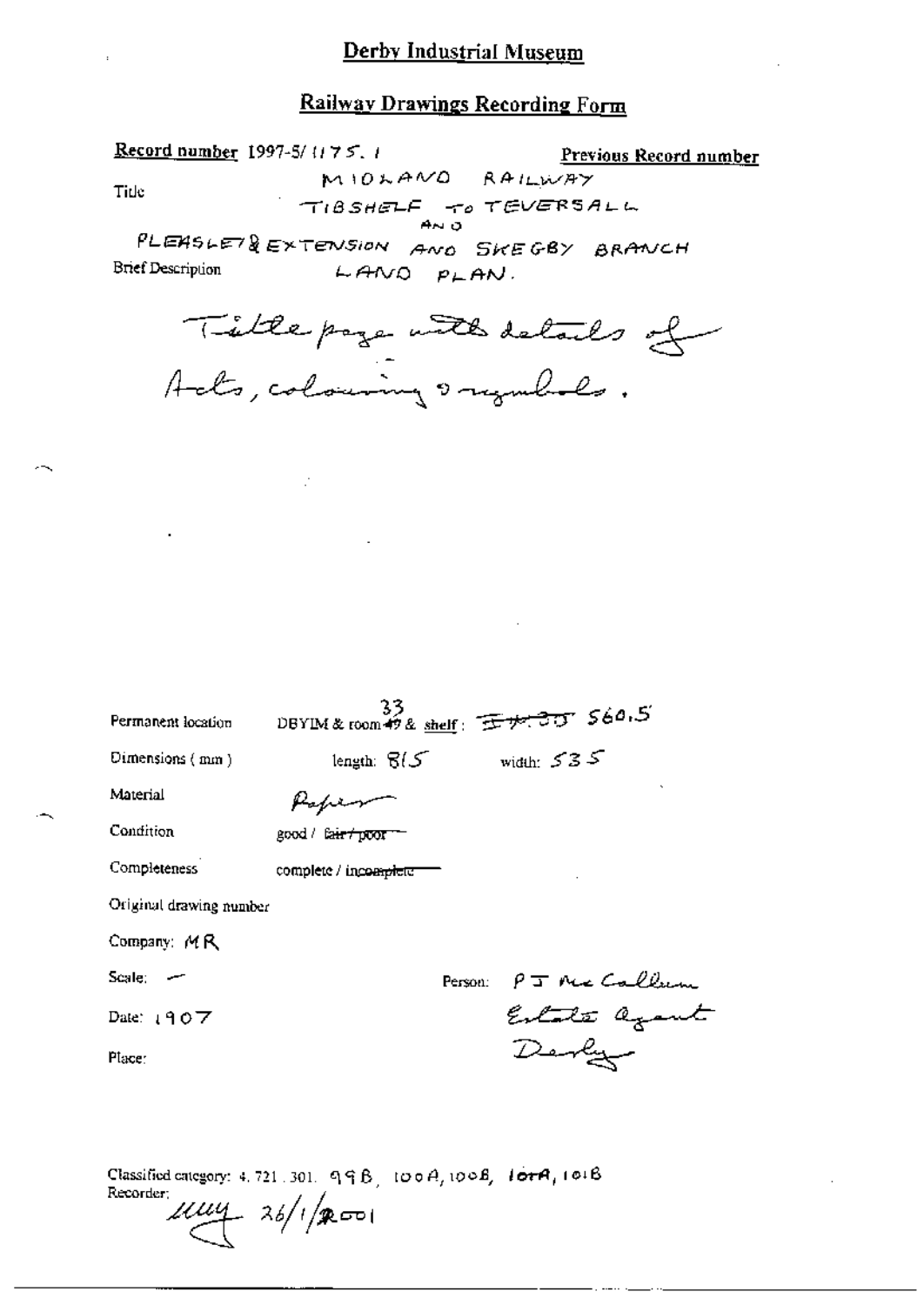Record number 1997-5/ $175.9$ 

Previous Record number

 $\lambda$ 

Title

COONTY OF NOTTINGHAM

**Brief Description** 

| Permanent location                               | ာBYIM & room <del>ဆို</del> & <u>sheir</u> : 560 ခေါ် |                            |
|--------------------------------------------------|-------------------------------------------------------|----------------------------|
| Dimensions $(mn)$                                |                                                       | length: $8/5$ width: $535$ |
| Material                                         |                                                       |                            |
| Condition                                        | good / fair <del>/poor</del>                          |                            |
| Completeness                                     | complete / incomplete                                 | ×,                         |
| Original drawing number $\Omega$ even $\Gamma$ 7 |                                                       |                            |
| Company: $MR$                                    |                                                       |                            |
| Scale: $1'' = 2$ current s                       |                                                       | Person:                    |
| Date: 1907                                       |                                                       |                            |
| Place:                                           |                                                       |                            |
|                                                  |                                                       | $42 M - 54 M$              |
|                                                  |                                                       |                            |

Classified category:  $4.721$ , 301, 101 $\hat{H}$ Recorder:

 $100 \times 26/12001$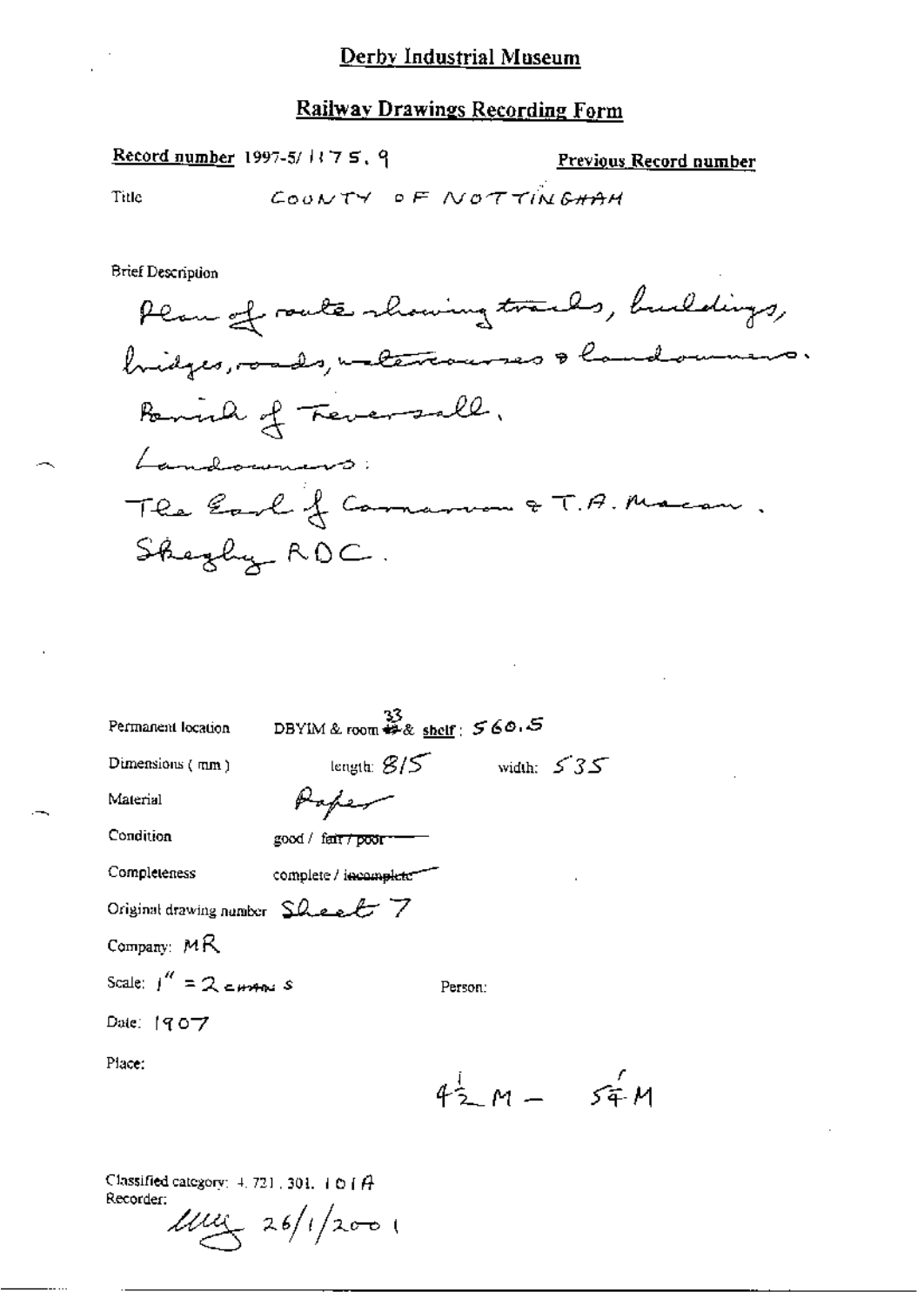|       | Record number 1997-5/ $1175, 70$ |                                      | <b>Previous Record number</b> |  |
|-------|----------------------------------|--------------------------------------|-------------------------------|--|
| Title |                                  | COUNTY OF NOTTINGHAM COUNTY OF DERBY |                               |  |

 $\overline{\phantom{a}}$ 

Brief Description

 $\mathbb{R}^3$ 

 $\sim$ 

 $\overline{\phantom{a}}$ 

| num neamhnail                                                            |
|--------------------------------------------------------------------------|
| Plan of route showing tracks, buildings,                                 |
| bridges, roads, watercourses & landowners.                               |
| Parcial of Teversall. Parcia of Ault Hucknell.                           |
| Landoumers:                                                              |
| Earl of Common QT.A. Macan.                                              |
| Dake of Accountiere.                                                     |
| Manquis of Harlington.                                                   |
| Branch from Standay going at Pleasley                                    |
| Collianz West Junction S.B.                                              |
| DBYIM & room $\overline{m}$ & shelf : $560.5$<br>Permanent location      |
| length: $\mathcal{B}/\mathcal{S}$<br>width, $535$<br>Dimensions (mm)     |
| Peper<br>Material                                                        |
| Condition<br>good / fair / pour                                          |
| Completeness<br>complete / incomplete                                    |
| Original drawing number $\mathsf{S}\mathcal{L}$ eve $\ell$ $\mathcal{S}$ |
| Company: $MR$                                                            |
| Scale: $1^{''}$ = $2$ crass s<br>Person:                                 |
| Date: [907                                                               |
| Place:                                                                   |
| $54m - 6m$                                                               |

Classified category:  $4.721$ , 301,  $1 \oplus 0$  A Recorder:

 $\mathcal{U}$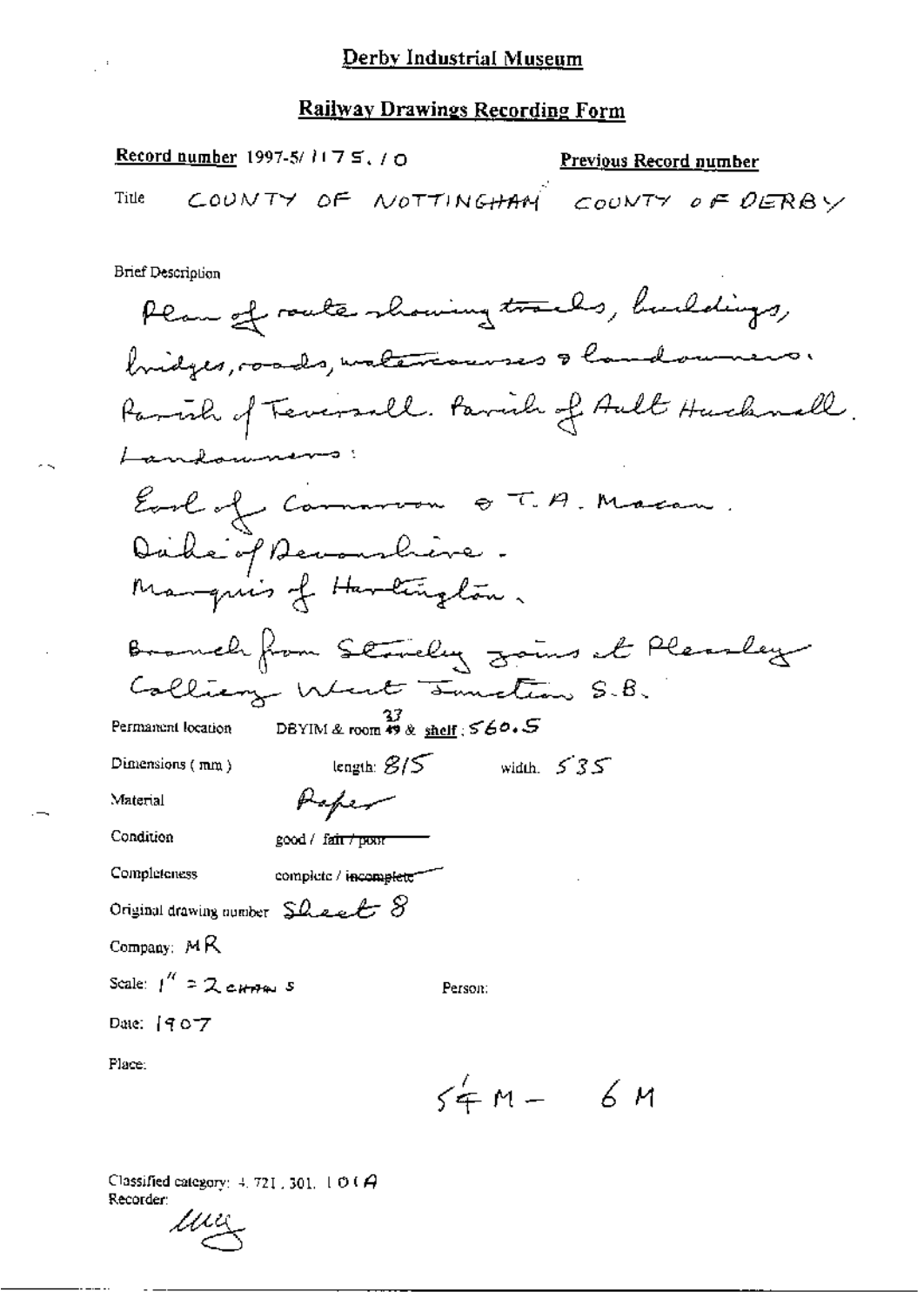Record number 1997-5/ $1175$ , 11 Previous Record number COONTY OF DERBY Title **Brief Description** Plan of route showing tracks, buildings,

bridges, roads, unterresses & handouners. Parmil of Pleasley. Parish of Ault Hicknall. Landouners, Marquis of Hartingdon. Duke of Devanshire. Dame F.P. Verney, hady Verney Sir Harry Verney.

length:  $8/5$  width:  $535$ 

DBYIM & room  $\stackrel{33}{\ast}$  & shelf  $\stackrel{56}{\ast}$  560.5 Permanent location

Poper

Dimensions  $(nu)$ 

Material

Condition good / fair / poor

Completeness complete / incomplete

Original drawing number  $SL$  e e  $f$ 

Company:  $MR$ 

Scale:  $1'' = 2$  cannot s

Person:

Date: [907

Place:

 $6M - 64M$ Flearly Station

Classified category:  $4.721$ ,  $301$ ,  $1.01A \approx 101B$ Recorder:  $11111$  26/1/2001